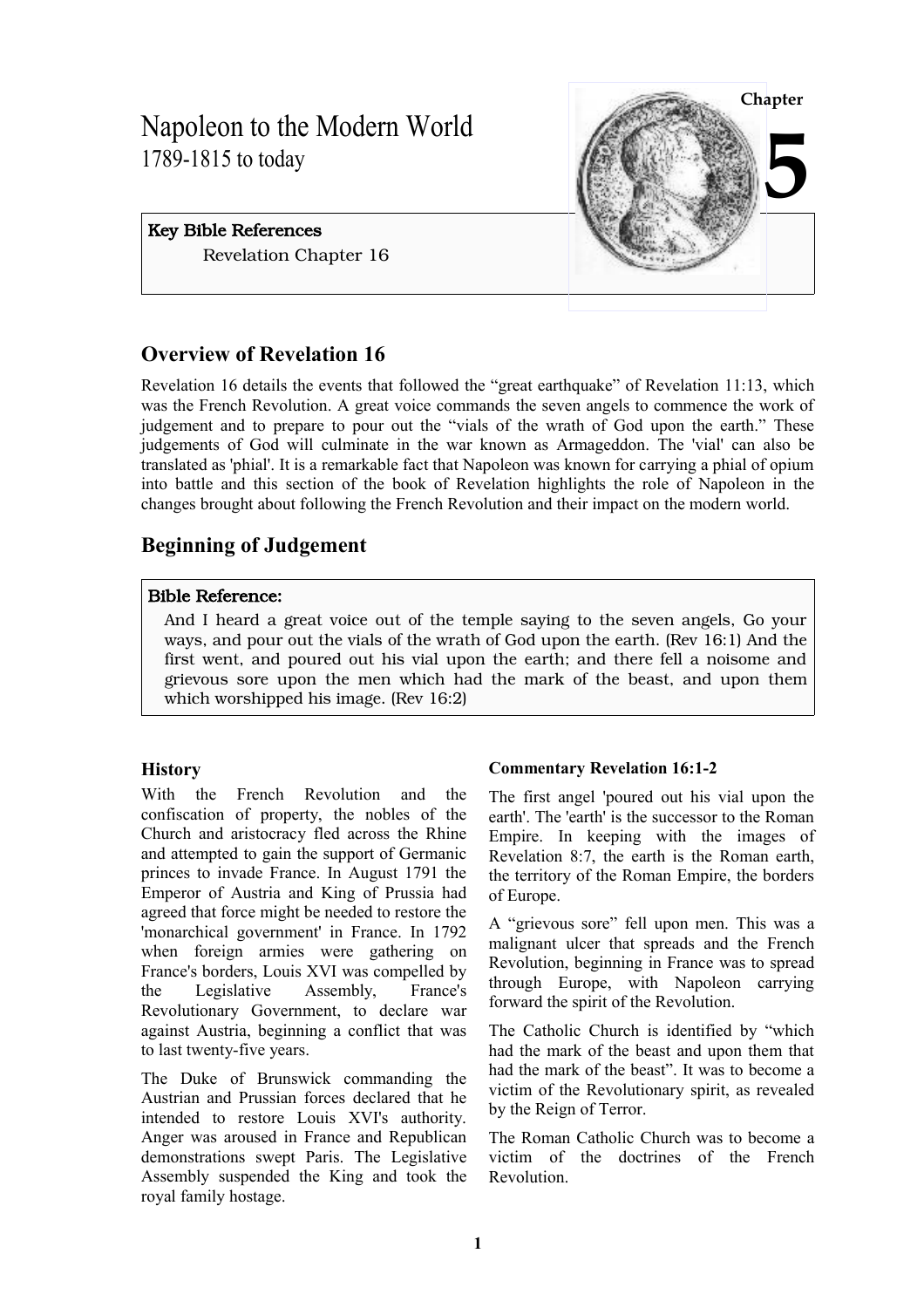# **The Reign of Terror directed to the old French order**

## **History**

At first the French armies suffered defeat, but in September 1792 the French army defeated the Prussians at Valmy. The French enjoyed further successes. Savoy and Nice were annexed and the Rhine provinces and Austrian Netherlands (Belgium) were conquered.

However, France was soon faced by strong opposition from England, Holland and Spain, which supported the monarchy.

A new National Convention elected by universal suffrage took office with the Jacobins in a powerful position. During the Reign of Terror (June 1793-July 1794) under the Jacobins and Robespierre, there were persecutions and cruelty in an attempt to uproot and entirely destroy the Catholic Church in France. Robespierre was a man of passionate revolutionary convictions and he believed that drastic measures had to be taken against opponents of the Revolution.

Louis XVI was found to have had correspondence with Austria and the enemies of the Revolution and he was tried before the Convention. He was convicted of treason and guillotined on 21st January 1793. With a coalition of armies of the large powers of Europe defeating the French in March 1793, France was threatened with invasion. The Jacobins formed the Committee of Public Safety, made up of ten men who set about to prepare France for a major war effort. By August 1793, an army of 700,000 men had been raised and the nation's resources mobilised for war. With an army imbued with the spirit of nationalism, all foreign forces were driven off French soil by May 1794.

Robespierre was obsessed with fears of traitors and executions increased in June and July 1794. The deputies of the Convention became afraid of the domination of the Jacobins, who had established a dictatorship through the Committee of Public Safety.

An anti- Robespierre group emerged, which arrested Robespierre and tried him as an enemy of the people. He was convicted and guillotined. Other prominent Jacobins were imprisoned or guillotined. The machinery of the Terror was dismantled and France came under more moderate Bourgeois leadership.



*"The Awakening of the Third Estate" a Print from the French Revolution The old Military and Religious order fear the people who take the weapons, the castle in the background is crumbing*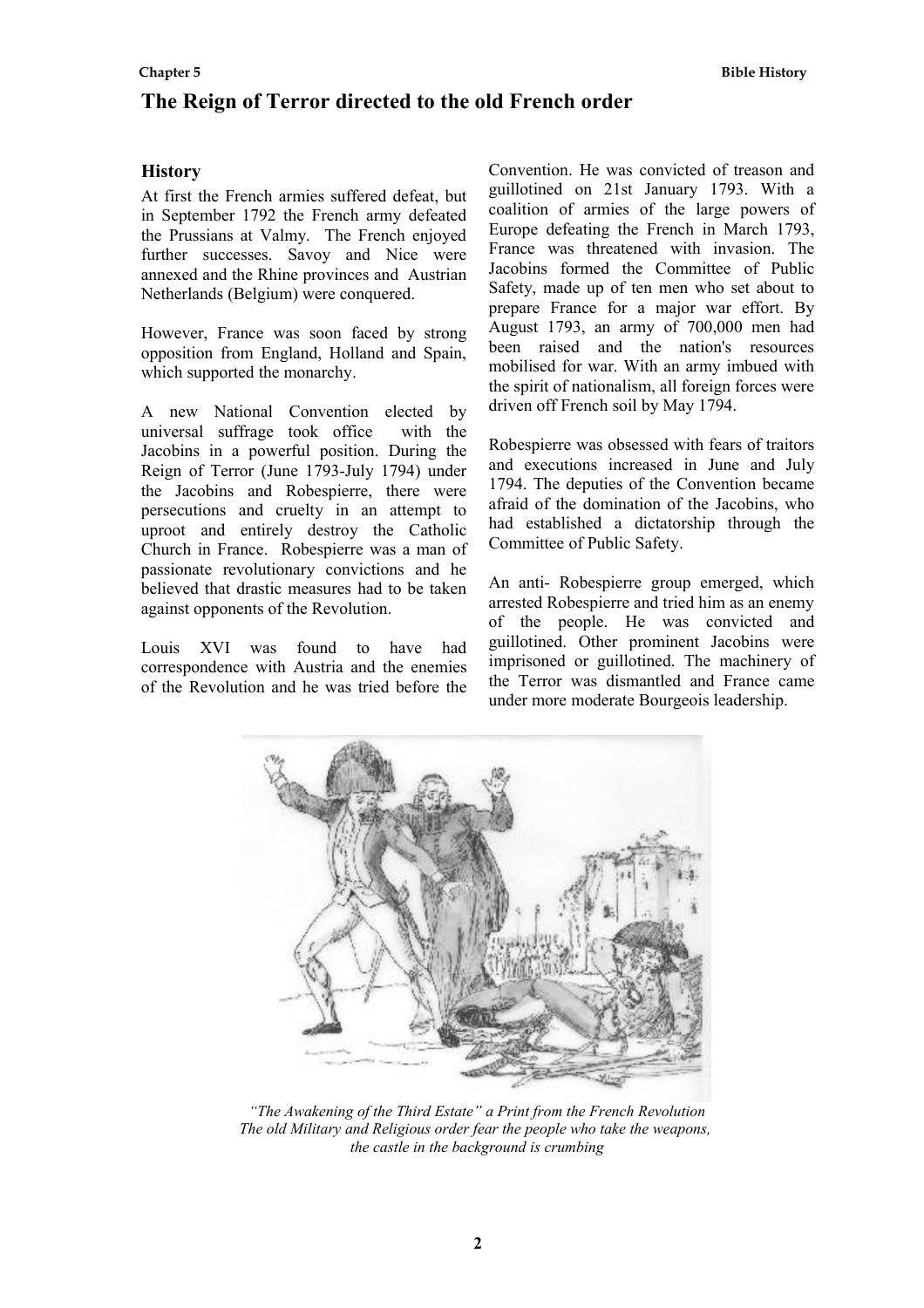#### Bible Reference:

The second angel poured out his vial upon the sea; and it became as the blood of a dead man: and every living soul died in the sea. (Rev 16:3)

#### **History**

The French came into conflict with the British navy but the French proved to be no match for the British on the sea. The victories of Hood, Howe, Bridport, and Nelson from 1793 onwards established the supremacy of the British navy. The British navy contributed to Napoleon's defeat in the Middle East.

In July 1798 Napoleon landed with his army in Egypt and captured Alexandria. In August 1-2, 1798, the French navy was destroyed by the

British under Nelson in the Battle of the Nile. By occupying Palestine Napoleon, believed he could extend his power into Russia and then take control of all Europe and Asia. With this aim, Napoleon marched towards Joppa and Acre, but his army was shadowed by the British navy. He failed to take Acre and was forced to return to Egypt. After defeating a Turkish army in Egypt, he returned to France to consolidate his power there.

Britain continued to resist Napoleon. In 1805 as Napoleon prepared an invasion force for a Channel crossing, a British fleet under Lord Nelson caught up with the main French fleet off Trafalgar and the French were decisively defeated and an attack on Britain was prevented . Napoleon then

attempted to prevent Britain from selling goods to Europe with the Continental System (1806). Britain imposed a counter blockade to cut Europe off from imports needed for the war effort and the economy, which resulted in the European states avoiding Napoleon's orders. Defeat of Britain had eluded him.

The British blockade had caused a stagnation of sea traffic affecting trade and commerce.

#### **Commentary Revelation 16:3**

The second angel "poured out his vial upon the sea". The result of the British Blockade was figuratively as "the blood of a dead man" and "every living soul died in the sea".

Trade, so important to both Europe and Britain, was so seriously stagnated and affected that hardship resulted for both Europe and Britain.



*Battle of Trafalgar*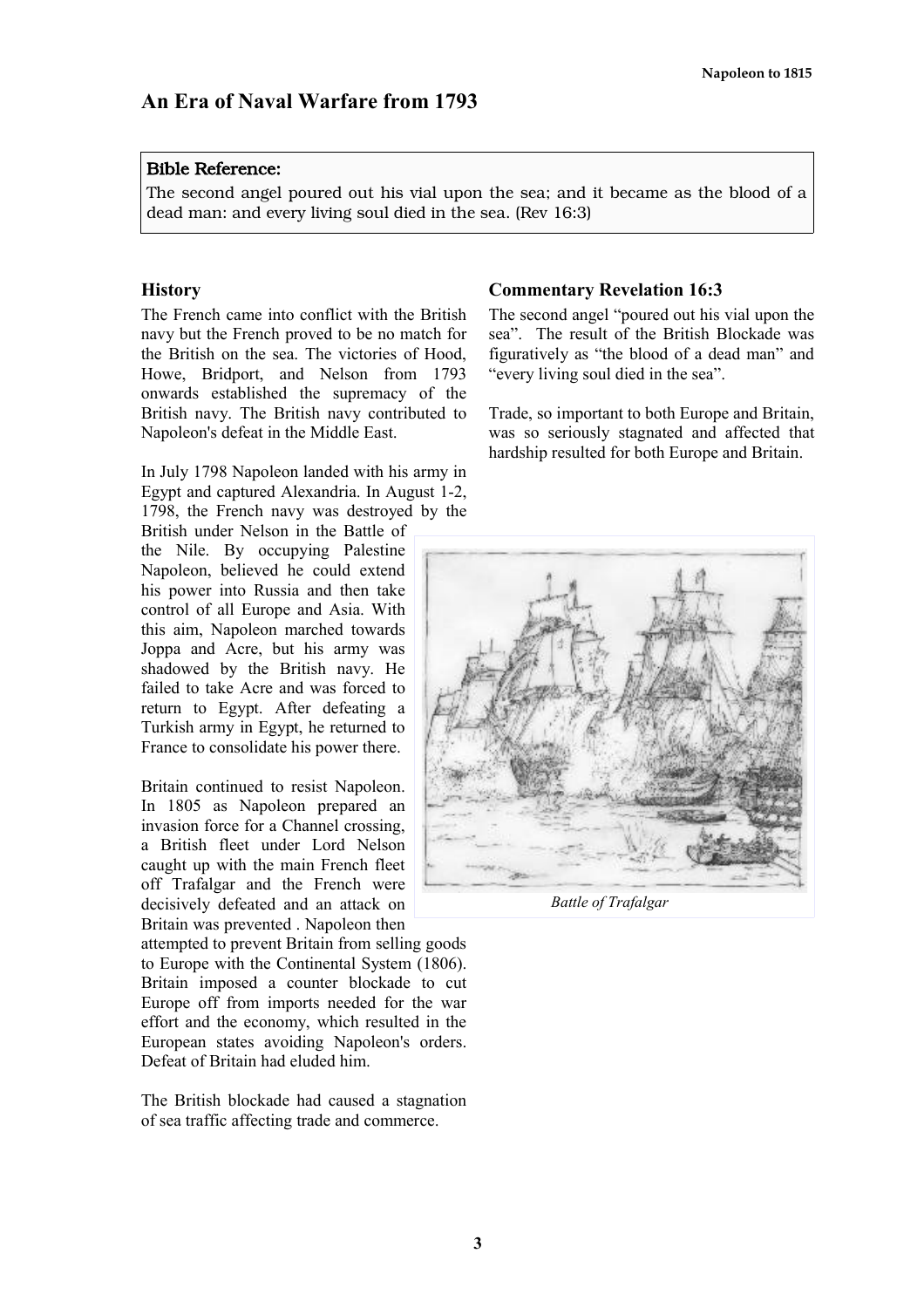# **The Rise of Napoleon: The Alps campaigns 1796-97**

## Bible Reference:

And the third angel poured out his vial upon the rivers and fountains of waters; and they became blood. And I heard the angel of the waters say, Thou art righteous, O Lord, which art, and wast, and shall be, because thou hast judged thus. (Rev 16:4-5)

## **History**

At the end of the Reign of Terror. France's government was placed in the hands of five Directors. A Constitution, favouring propertied classes, was met with strong opposition. The army, under Napoleon was called in. A demonstration on 5th October 1795, was quelled. Over 200 demonstrators were shot and killed with what Napoleon called a 'whiff of grapeshot'. Napoleon Bonaparte was then promoted to the rank of major-general.

The Directory in 1796 saw Britain and Austria as their main opponents. From the Republic of Switzerland and the adjacent Highlands, the Rhine, Danube, Rhone and Po rivers flow. This area, which was where the third angel poured out his vial "upon the rivers and fountains of waters", was under the control of Austria and the Austrians succeeded in driving the French from the area. This area had been the area affected by Attila and the third Trumpet (Revelation 8) and was to be the scene of Napoleon's greatest achievements.

Napoleon was entrusted with the French army in Italy. During 1796-1797, Napoleon defeated the Austrian armies wherever he met them in the region of the Alps and rivers. These waters "became blood" which describes the intensity of Napoleon's military campaign, in which he won twenty six battles. Control of the Alpine regions of southern Europe and domination of Italy was seen as the key to European power. Austria, threatened with invasion, accepted the Peace of Campo-Formio dictated by Napoleon. The Emperor of Austria was also the Emperor of the Holy Roman Empire and Austria's defeat had been humiliating. Napoleon sent to France plunder seized on his campaign to help relieve the Directory's financial problems.

His army, having successfully embarked on foreign conquest and exploitation, Napoleon now believed that he was a 'man of destiny' and conceived 'the ambition of performing great things' and he fostered an intense nationalism among his troops. In 1799 Napoleon was hailed as a hero and gained sufficient support from members of the Directory to elect him and two others to the position of Provisional Consuls to draw up a new constitution. In fact Napoleon was the real power as master of the armed forces.

Napoleon had proved to be the most successful French General and his military genius had brought him to prominence. He was idolised by the masses and by 1804 he had sufficient power to make himself Emperor of France.



*Napoleon's Emblem as Emperor* 

He rapidly made domestic reforms and brought stability to France. He developed an efficient tax collection system, which strengthened the financial system, founded the Bank of France, began a programme of public works, which stimulated the economy and he centralised the administration of every local government, thus tightening Paris' control over all France. He introduced a national system of state supervised education and the University of France (1808) regulated the teaching and examining of secondary and tertiary institutions. The Code Napoleon revised laws, upholding the Revolution's abolition of feudalism, confirmed the equality of citizens and guaranteed the rights of property ownership. The "angel of the waters" acknowledges that this is the way God "has judged".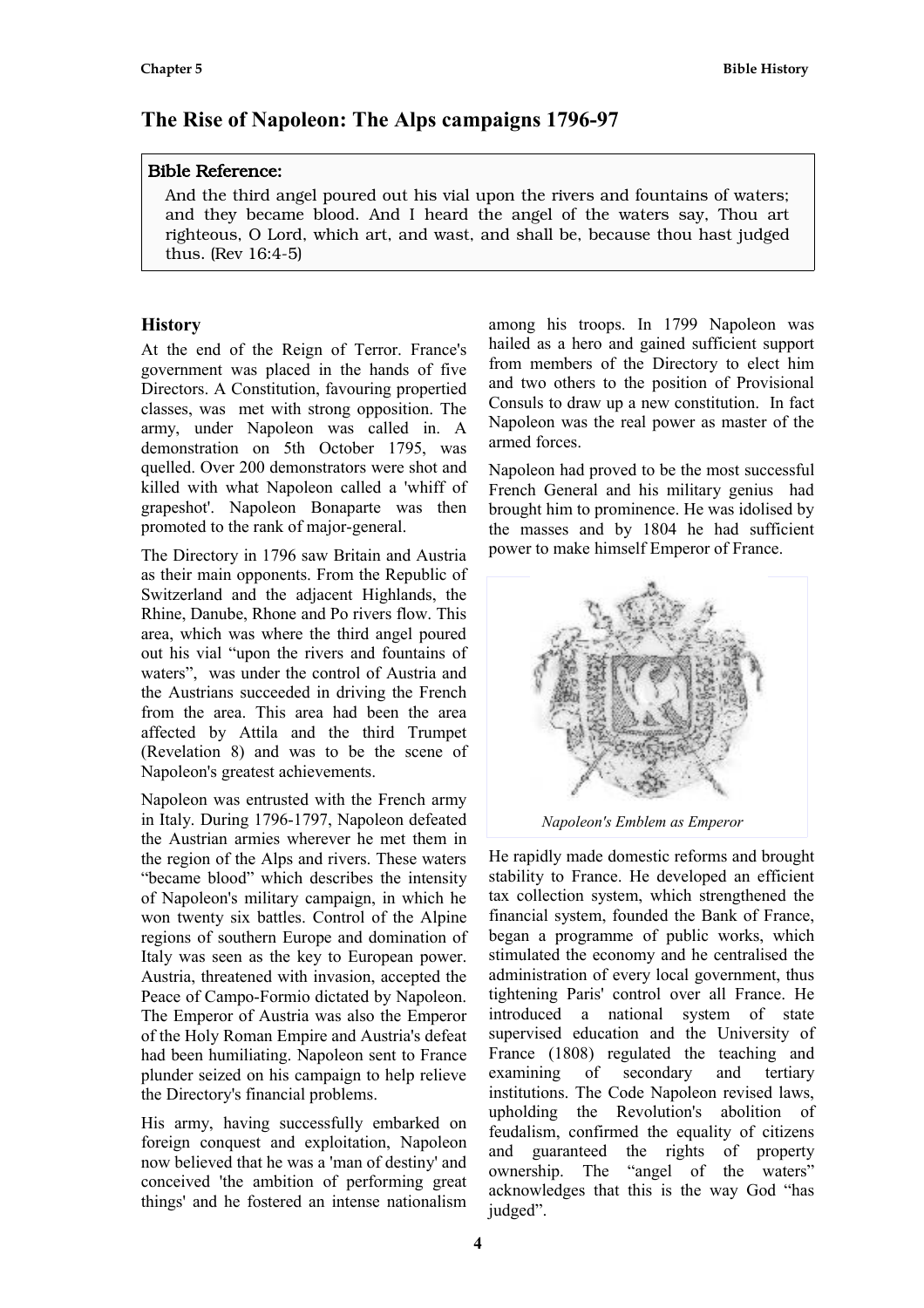# **The Power who had persecuted was now persecuted**

## Bible Reference:

For they have shed the blood of saints and prophets, and thou hast given them blood to drink; for they are worthy. And I heard another out of the altar say, Even so, Lord God Almighty, true and righteous are thy judgments. (Rev 16:6-7)

## **Commentary Revelation 16:6-7**

Napoleon's wars were primarily against the Papacy, "for they have shed the blood of saints and prophets", which refers to the persecution that the Catholic Church had inflicted of nonconformist Christians over many centuries. Judgement had now come upon the Papal system. This weakening of Papal power was now to allow non-conformist sects to develop and reduce the power of the Pope.

In 1801 Napoleon negotiated an agreement with Pope Pius VII to reduce the religious bitterness created by the Revolution. The Pope secured the removal of restrictions on the right of Catholics to worship and Napoleon agreed only to recognise Catholicism as the faith of the majority of Frenchmen as other religions were now to be recognised. The Pope could only appoint bishops from a list of Napoleon's nominees, thus reducing the Pope's control further.

The judgements had been in response to the prayers of the faithful as "out of the altar" signifies prayer.

# **Napoleons wars extend into Austria 1803-7**

## Bible Reference:

And the fourth angel poured out his vial upon the sun; and power was given unto him to scorch men with fire. And men were scorched with great heat, and blasphemed the name of God, which has power over these plagues: and they repented not to give him glory. (Rev 16:8-9)

## **History**

At the end of 1803 Britain, Austria, Russia and Prussia formed a Coalition to fight against

Napoleon. Between 1805 and 1807 Napoleon defeated these armies in the battles of Ulm, Austerlitz, Jena, Auerstadt and Friedland. Europe was completely in his power. Although Austria had led the coalition, Austria lost its political authority which was replaced by a loose confederation of

*Artillery of the French forces*

# **Commentary Revelation 16:8**

"And the fourth angel poured out his vial upon the sun" symbolically relates to the judgement

upon the political power in Europe. Austria was the European power and supported the Papacy and the Emperor was the Emperor of the Holy Roman Empire.

Austria led the coalition of forces against France and the conflagration that followed was able to "scorch men with fire" and

with "great heat", with wars that resulted in much bloodshed and death

Germanic states under the control of Napoleon's brothers and marshals.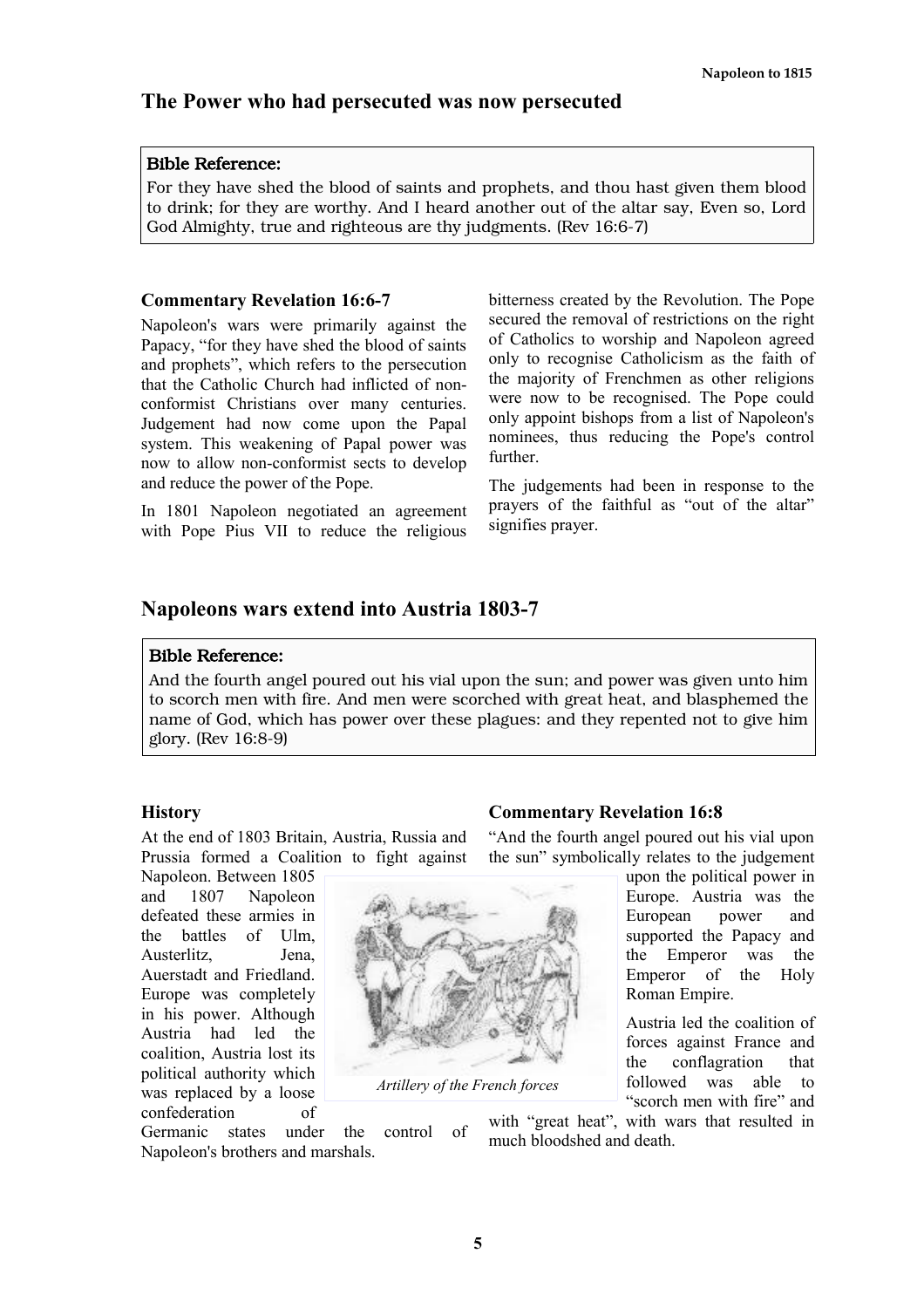## **History**

During 1807-1808 Napoleon invaded Portugal and Spain, but he had to employ large forces and a long battle against guerilla type resistance to conquer Spain. Many bourgeoisie and peasant classes of Europe had welcomed the abolition of serfdom and aristocratic privileges, but by 1810, when Napoleon's Empire had reach its greatest extent, it was realised that France benefited more than they did. Napoleon had set up his own brothers or marshals as kings and princes and French traders were able to exploit their countries. Anti-Napoleonic sympathies were appearing.

In 1812 when Napoleon led half a million men into Russia to add Russia to his Empire, the Russian's retreated and in September Napoleon occupied a deserted burning Moscow. With winter approaching and the peasants cutting off supplies, he retreated, with his troops suffering hunger, disease, bitter cold desertions, peasant guerillas and Cossack attacks. In December when he crossed the frontier, only 30,000 of his troops remained.

In 1813, Austria, Prussia, Russia and Britain formed a fourth Coalition against Napoleon. He won battles at Lutzen, Bautzen and Dresden, but was decisively defeated in Leipzig in October 1813.

The Russian, Prussian and Austrian armies converged on Paris from the north while the Duke of Wellington with an army of British, Spaniards and Portuguese crossed the Pyrenees into France in April 1814.

Napoleon abdicated and was exiled to the island of Elba but within a year he had escaped to France, took over the government in Paris and set about raising an army. After a 'Hundred Days' he was defeated near Waterloo in June 1815 and exiled to St Helena, where he spent the last six years of his life writing his memoirs.

## **Commentary Revelation 16:9**

The years of Napoleon's reign over Europe was not regarded as a judgement by the population of Europe. The people failed to recognise that it was God's punishment on the iniquitous Papal system, as "they blasphemed the name of God, which had power over these plagues" and "did not give Him glory". This was evidenced by the fact that Europeans sympathised with the Papacy and even Britain supported the Papacy in its distress. The Papacy still retained power in Europe, although in a more limited way.



*Napoleon leading triumphant in battle*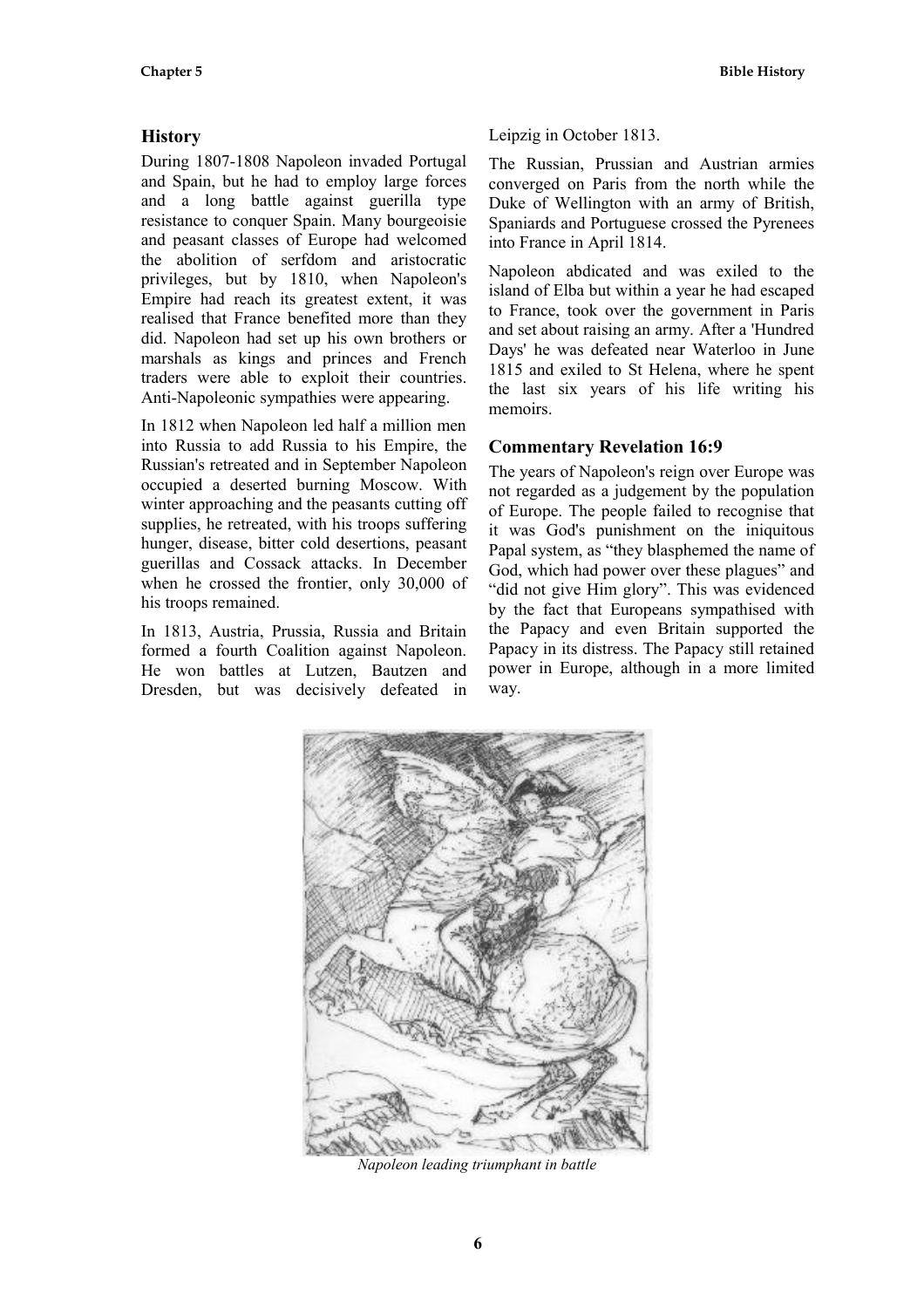#### Bible Reference:

And the fifth angel poured out his vial upon the seat of the beast; and his kingdom was full of darkness; and they gnawed their tongues for pain, (Rev 16:10)

#### **History**

The fifth angel poured out his vial upon the "seat", which is better translated as 'throne'. Napoleon's wars had greatly weakened the Holy Roman Empire. The civil head, the Emperor of Austria was removed from power and the Papacy, the religious head was greatly weakened. The French Revolution had resulted in the confiscation of the Catholic Church's property and Catholic worship had been forbidden. The Pope issued an edict of excommunication against the French and in 1798 Napoleon successfully invaded Italy and demanded that the Pope renounce his temporal authority. When the Pope refused to do this he was taken prisoner by Napoleon and died in exile. Pope PiusVII became Pope in 1800 and following negotiations a Concordat was signed and Churches were reopened. In 1805 when Napoleon became Emperor, Pope Pius was summoned to Paris to crown him Emperor but Napoleon seized the crown and crowned himself.

In 1806 Napoleon won a decisive victory against the British, Russians and Austrians at Austerlitz and the Holy Roman Empire was ended. A few years later Napoleon invaded the Papal states of Italy and annexed them to the French Empire. Napoleon took the Pope prisoner and exiled him to Savona in 1809 and later to Fontainbleau. With the civil and religious heads of the Holy Roman Empire removed from power, the "beast' was metaphorically plunged into political "darkness". They "gnawed their tongues for pain" reflects the humiliation that was experienced by the Papacy with the termination of the papal kingdom and the expenses of the war imposed on the Pope. Rome had become merely a city in the French Empire.

## **They did not repent**

#### Bible Reference:

And blasphemed the God of heaven because of their pains and their sores, and repented not of their deeds. (Rev 16:11)

#### **Commentary Revelation 16:11**

The Protestant powers, including Britain, restored the Pope in Rome after Napoleon's defeat in 1815. In this way they "blasphemed the God of heaven" as the lesson had not been learnt by the nations that God had brought judgement upon the Church for its persecution and bloodshed of non-conformists. The Pope was restored to his Pontifical position, from where he continued blasphemies, by maintaining such idolatrous practices as the worship of the virgin Mary and the saints of the Romish calendar. Bible societies that encouraged the study of the Bible were condemned and the circulation of the scriptures that were not accompanied by the Catholic Church's interpretations were denounced by Leo XII in 1824. In this way there had been no change in the Church's attitude and thus they "repented not of their deeds."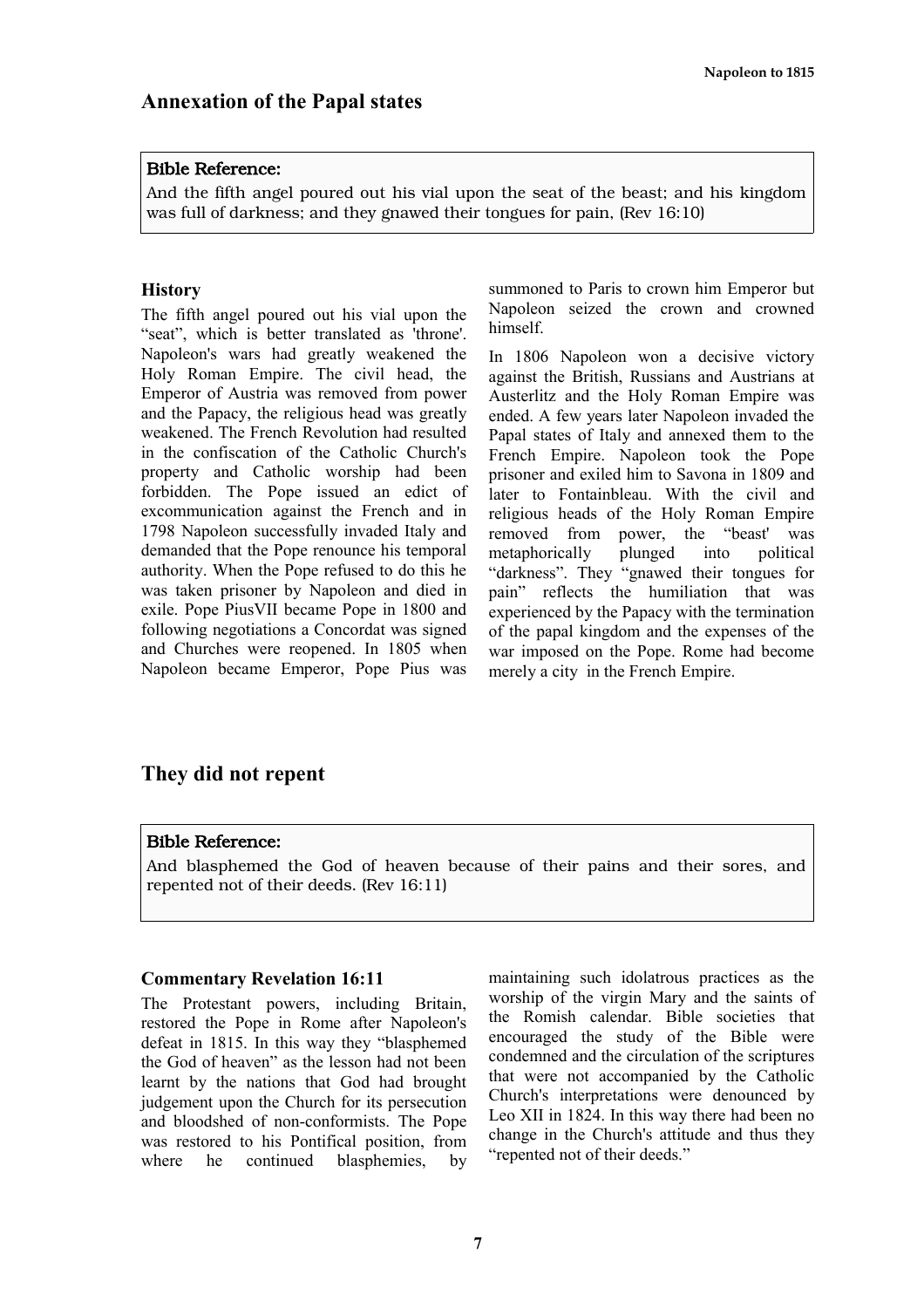# **The Turkish (Ottoman) Empire**

#### Bible Reference:

And the sixth angel poured out his vial upon the great river Euphrates; and the water thereof was dried up, that the way of the kings of the east might be prepared. (Rev 16:12)

#### **Commentary Revelation 16:6-7**

The "sixth angel poured out his vial on the river Euphrates", which identifies the Turkish Empire, as the Euphrates was the principle river of Turkey. The river "dried up", indicating that the power of the Turkish Empire was about to decline.

History verifies that this prophecy has been in the process of being fulfilled. At the height of its power the Turkish Empire extended into Europe, occupied areas of southern Russia, dominated the Middle East, Egypt, Arabia and North Africa. In 1827, Greece gained its independence with the help of Britain, France and Russia. Following war with Russia in 1828, the Turkish Empire was forced to grant autonomy to Moldavia, Wallachia and Serbia.



In 1829 France occupied Algiers in North Africa and annexed it in 1842. By 1854 the Crimean War between Turkey and Russia had further weakened the Turkish Empire. In 1881 France annexed Tunis and in 1882 Britain occupied Egypt. In 1908 Austria-Hungary annexed Bosnia and Herzegovina and Bulgaria claimed independence. In 1911 Italy occupied Tripoli and the Balkan Wars 1912-1913 reduced Turkey's influence to the area around Constantinople and Adrianople.

In World War 1, Turkey joined Germany and

the Central Powers and lost her Middle Eastern territories including Palestine, Arabia and Syria. The Empire was reduced so much in size that it became the Republic of Turkey.

In 1917 the Anzac Light Horse Brigade, under the British General Allenby, invaded Palestine and broke the final stronghold of the Turkish Empire, At the same time Lord Balfour in England was proposing that a homeland in Palestine should be created for the Jews.

It was not until finally in 1948, after WW2, that the United Nations approved the creation of the nation of Israel. In 1967 the nation of Israel, after the Arab nations attacked Israel, took control of their ancient capital, Jerusalem. In this way the conditions were prepared for

> "the way of the kings of the east". Jesus Christ is the promised Messiah of the Jews and he will return to rule in Jerusalem. The freeing of Jerusalem from non-Jewish, that is gentile rule, allowed for the nation of Israel to be established as required by prophecy.

> In Malachi 4:2-3 there is an analogy of Israel's promised Messiah as the 'Sun of Righteousness', who is the Son of God. It is as their King that Jesus

Christ will subdue Israel's oppressors. Just as the sun rises in the east their Messiah will arise as a metaphorical illuminary with his saints to redeem Israel and bring peace to mankind.

"But unto you that fear my name shall the Sun of righteousness arise with healing in his wings; and ye shall go forth, .. And ye shall tread down the wicked; for they shall be ashes under the soles of your feet in the day that I shall do this, saith the LORD of hosts." (Malachi 4:2-3).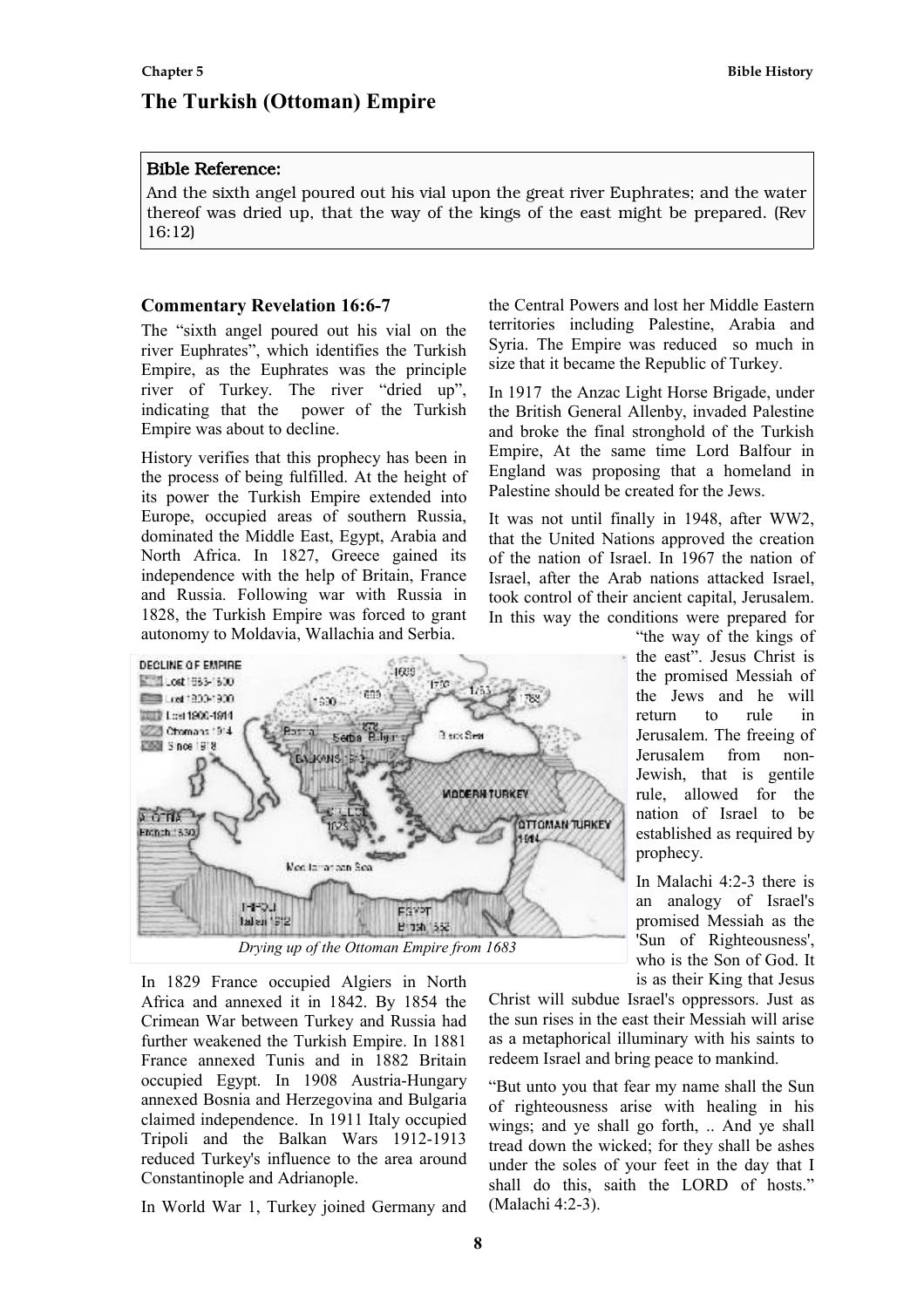#### Bible Reference:

And I saw three unclean spirits like frogs come out of the mouth of the dragon, and out of the mouth of the beast, and out of the mouth of the false prophet. (Rev 16:13)

#### **Commentary Revelation 16:6-7**

The use of "three unclean spirits like frogs" indicates the French nation. Historically frogs have long been associated with France. The Franks originated in the marshy lands of Westphalia and frogs are inhabitants of marshes. Three frogs constituted the heraldic symbol of the French people. Pharmond who reigned in Treves in 420 adopted the three frogs on his shield, Childeric, king of the Franks in 456 struck a medal displaying the frog as his symbol and the banner of Clovis, the son of Childeric, and the first Christian king of France (466-511) used the symbol of three frogs to represent the army of France.

Even in modern times the term 'frogs' has been used to identify the French people. The term "spirit" is used for "teaching" or "doctrine". There were three principles and cries that emerged from the French Revolution – liberty, equality and fraternity. The voice and cries of the people were to be carried into the next century, culminating in great changes in society and politics. Democracy, socialism and communism, as political philosophies, developed throughout the world. Nationalism, which enshrined race and religion, became one of the underlying causes of WW1 and Hitler's nationalism was the dominating feature of Hitler's propaganda campaign to lead to WW2. Humanism placed emphasis on the rights of man and his view of the world, instead of the Creator's expectations.

These modern philosophies "come out of the mouth of the dragon,,,the beast...and the false prophet". This must be viewed as a modern day prophecy. These symbols relate to military, political and religious features of modern world and specifically European diplomacy. The book of Revelation is primarily about the Mediterranean, Middle Eastern and European world. It automatically follows that this prophecy relates to the following verse.



*Three frogs banners of Clovis I (466 – 511) the first King of the Franks. From a tapestry at Rheims France*